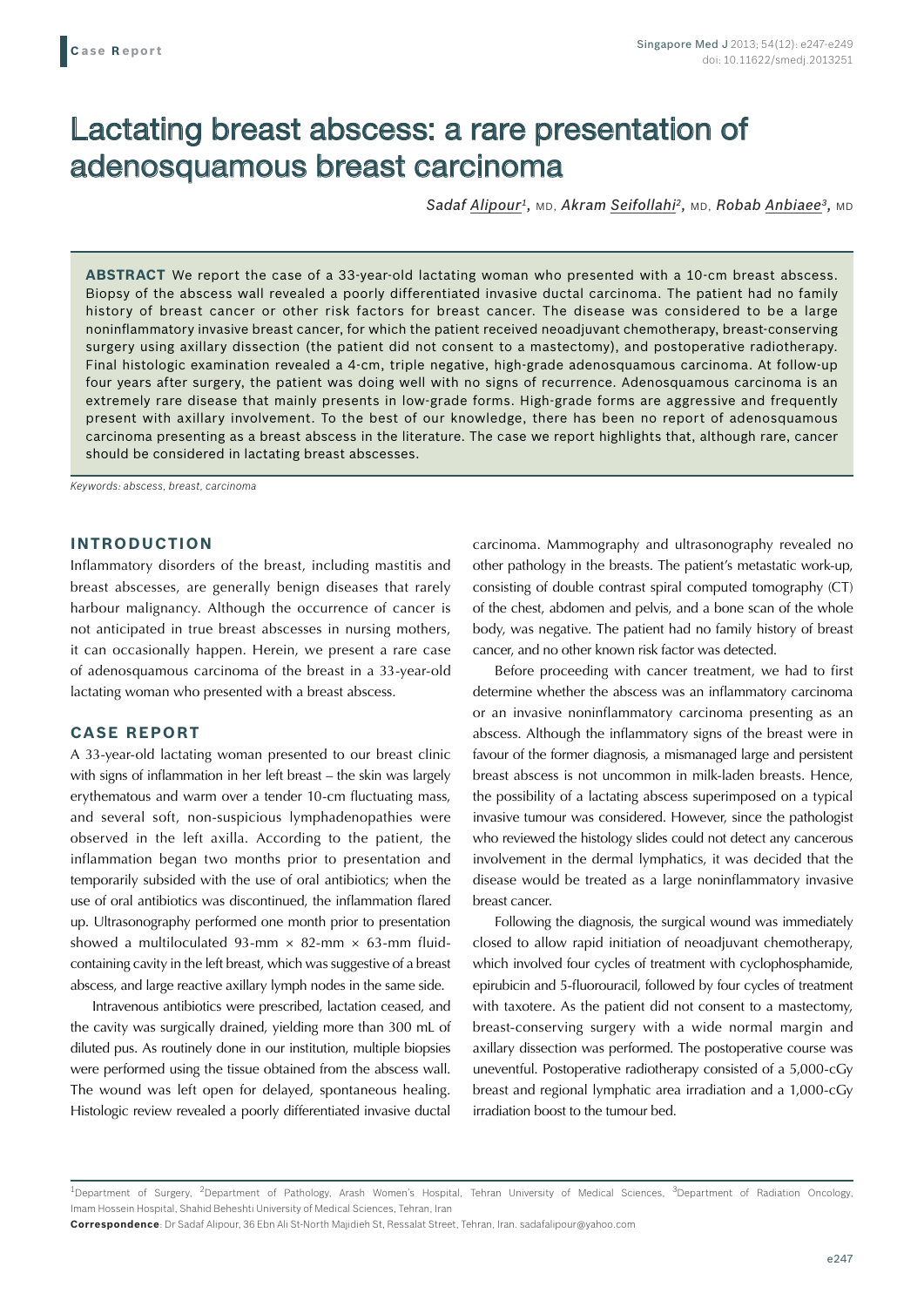Final histologic examination of the specimens after neoadjuvant chemotherapy showed no involvement in the ten excised lymph nodes, and all margins were free of tumour. The breast mass was found to be a 4-cm, triple negative, high-grade adenosquamous carcinoma. At follow-up four years later, the patient was doing well and harboured no sign of recurrence.

#### **DISCUSSION**

It is extremely rare for a malignant breast lesion to simultaneously harbour adenocarcinomatous and squamous carcinomatous components. Such tumours have been called 'adenocarcinoma with squamous differentiation', 'mucoepidermoid carcinoma' and 'adenosquamous carcinoma', with the latter being the most commonly employed term.<sup>(1)</sup> Although these rare tumours, which are probably a variant of metaplastic carcinomas, $(1-4)$  present mainly in low-grade forms, $(3)$  they are also seen as high-grade tumours. In the low-grade form, the prognosis is good, $(1)$  with a low probability of metastasis or contralateral disease reported thus far.<sup>(2)</sup> As shown in the four cases reported by Ho et al, $(4)$  where fine needle aspiration and core biopsy were not able to yield sufficient tissue for precise histologic diagnosis, arriving at the final diagnosis is difficult in low-grade adenosquamous carcinomas. Van Hoeven et al $^{(3)}$ reported 32 cases of low-grade adenosquamous carcinoma of the breast. In that study, the mean age of the patients was 57 (range 33–88) years, and all patients presented with palpable masses that had a mean tumour size of 2.8 (range 0.6–8.6) cm. Although most of those tumours had favourable features (i.e. hormone receptor-positive without axillary or distant metastases), a high frequency of local recurrence was detected (at follow-up two years after treatment, 5 out of 25 patients were found to have local recurrences). To date, mastectomy or lumpectomy with normal margin remains the treatment of low-grade adenosquamous carcinoma.<sup>(3)</sup>

High-grade adenosquamous carcinoma is an aggressive form of metaplastic carcinoma that frequently presents with axillary involvement.<sup>(1)</sup> To the best of our knowledge, there is scant information regarding this condition in the literature.<sup>(3)</sup> Lee et  $al^{(1)}$  reported the case of a 57-year-old woman who presented with a 7-cm ill-defined, fixed solid mass, which was diagnosed as a high-grade adenosquamous carcinoma using the results of a fine needle aspiration. The patient was treated using a modified radical mastectomy, and histologic examination confirmed the diagnosis. Axillary lymph node and skin involvement, and Paget's disease of the nipple were also detected. Oestrogen and progesterone receptors were negative in the immunohistologic examination.(1)

Based on our literature search, there has been no report of an adenosquamous carcinoma presenting as a breast abscess. However, there are several reports of primary squamous cell carcinoma of the breast presenting as breast abscesses – Gupta et al,<sup>(5)</sup> Damin et al,<sup>(6)</sup> Tan et al<sup>(7)</sup> and Salemis et al<sup>(8)</sup> reported non-lactating breast abscesses in women aged 39–70 years, whose primary squamous cell carcinomas of the breast were diagnosed using histologic examination of abscess walls. Primary squamous cell carcinoma of the breast is rare, accounting for less than 0.4% of all cases of breast cancer.(5) There are also reports of primary breast B-cell lymphoma that present with the initial clinical image of breast sepsis – Sun et al<sup>(9)</sup> and Antoniou et al<sup>(10)</sup> reported a unilateral and a bilateral case, respectively. The patients in those two reports did not harbour a typical abscess despite the highly inflammatory clinical features of the breast. Likewise, Kelten et al $(11)$  reported the case of a 38-year-old patient with invasive ductal carcinoma whose medullary features presented clinically as a breast abscess, but was later revealed to be a large cystic mass with solid papillary components on ultrasonography.

The classification of inflammatory breast disorders according to aetiology was discussed in a report by Kamal et al. $(12)$ In their study, $(12)$  the cases of mastitis were categorised into three types – infectious, noninfectious and malignant, with the latter comprising 5.6% of mastitis cases and accompanying inflammatory breast carcinoma, or very rarely, malignant breast abscess. In that study, none of the patients with malignant breast abscess were lactating, and all patients were aged over 40 years. Kamal et al recognised that ultrasonographic features could scarcely differentiate between infectious and malignant cases. Ill-defined collections and abscess cavities were in favour of the infectious type, while malignant axillary nodes were in favour of the malignant type. The authors recommended that non-lactating women with antibiotic-resistant cases of mastitis undergo immediate mammography, ultrasonography, skin biopsy and aspiration of the subdermal lymphatics to exclude cancer.(12)

In conclusion, the present case highlights that although malignancy in breast abscesses in lactating mothers is rare, it can occasionally happen. Thus, clinicians should be aware of this possibility and include it in the differential diagnosis when appropriate. This is likely to be more important in developing countries, where breast cancer occurs at a younger age.

#### **REFERENCES**

- 1. Lee WY, Cheng L, Chang TW. High grade adenosquamous carcinoma of the breast diagnosed by fine needle aspiration cytology. Acta Cytol 1999; 43:323-5.
- 2. Agrawal A, Saha S, Ellis IO, Bello AM. Adenosquamous carcinoma of breast in a 19 years old woman: a case report. World J Surg Oncol 2010; 8:44.
- 3. Van Hoeven KH, Drudis T, Cranor ML, Erlandson RA, Rosen PP. Low-grade adenosquamous carcinoma of the breast. A clinocopathologic study of 32 cases with ultrastructural analysis. Am J Surg Pathol 1993; 17:248-58.
- 4. Ho BC, Tan HW, Lee VK, Tan PH. Preoperative and intraoperative diagnosis of low-grade adenosquamous carcinoma of the breast: potential diagnostic pitfalls. Histopathology 2006; 49:603-11.
- 5. Gupta C, Malani AK. Abscess as initial presentation of pure primary squamous cell carcinoma of the breast. Clin Breast Cancer 2006; 7:180.
- 6. Damin AP, Nascimento FC, Andreola JB, et al. Primary epidermoid carcinoma of the breast presenting as a breast abscess and sepsis. Sao Paulo Med J 2011; 129:424-7.
- 7. Tan YM, Yeo A, Chia KH, Wong CY. Breast abscess as the initial presentation of squamous cell carcinoma of the breast. Eur J Surg Oncol 2002; 28:91-3.